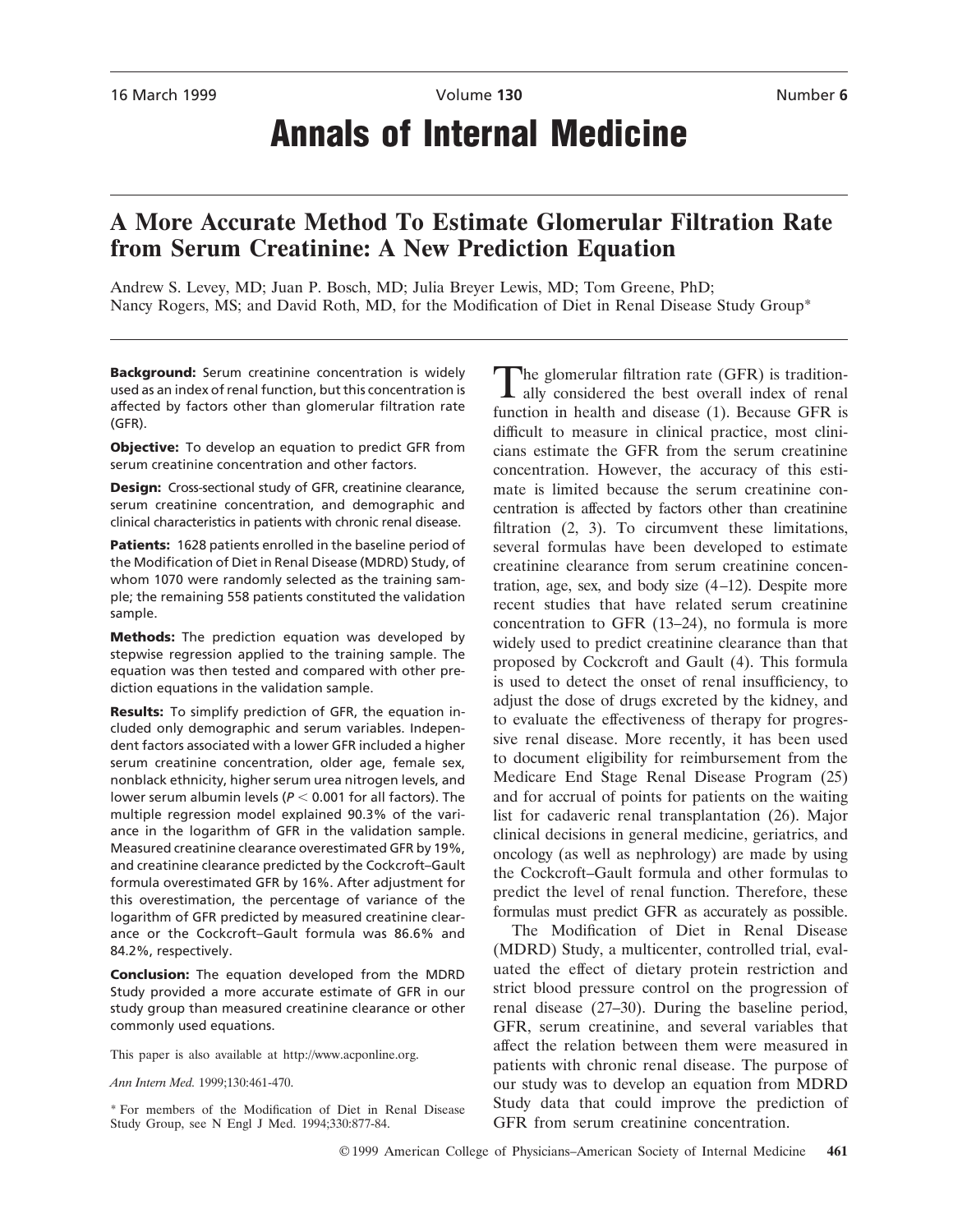#### **Methods**

# **Baseline Cohort and Measurement Methods in the Modification of Diet in Renal Disease Study**

The overall study design and methods of recruitment for the MDRD Study have been described elsewhere (31, 32). A total of 1785 patients entered the baseline period. Of these patients, 1628 (91%) also underwent measurement of GFR and the other variables described below; these patients constitute the study group for these analyses.

Glomerular filtration rate was measured as the renal clearance of  $^{125}$ I-iothalamate (33, 34). Creatinine clearance was computed from creatinine excretion in a 24-hour urine collection and a single measurement of serum creatinine. Serum and urine creatinine were measured by using a kinetic alkaline picrate assay with a normal range in serum of 62 to 124  $\mu$ mol/L (0.7 to 1.4 mg/dL) (35). Glomerular filtration rate and creatinine clearance were expressed per  $1.73 \text{ m}^2$  of body surface area by multiplying measured values by 1.73/body surface area (36). The serum and urine specimens were also used for other measurements, including serum albumin (bromcresol green method [35]), serum urea nitrogen (urease method [35]), and urine urea nitrogen (urease method [35]). Protein intake  $(g/d)$ was estimated as 6.25 [UUN  $(g/d) + 0.031$  (g/kg per day) SBW (kg)], where UUN is urine urea nitrogen, SBW is standard body weight, and 0.031 g/kg per day is a constant reflecting the rate of excretion of nitrogen in compounds other than urine urea (37, 38). The diagnosis of diabetes and the cause of renal disease were assigned on the basis of chart review at the clinical center (39).

#### **Statistical Analysis**

# *Descriptive Statistics*

The relation of renal function measurements to other baseline characteristics was assessed by using contingency tables, *t*-tests, analysis of variance, and linear regression, as appropriate. Nonparametric tests (Wilcoxon rank-sum tests and Kruskal–Wallis tests) gave consistent results. A *P* value less than 0.01 was considered statistically significant.

#### *Multivariable Analysis of Glomerular Filtration Rate*

We used stepwise multiple regression to determine a set of variables that jointly predicted GFR. The stepwise regression models were developed by using a training sample consisting of a random sample of 1070 of the 1628 patients. We found that the variability of the difference between the observed and predicted GFR values was greater for higher GFR values. This increase was eliminated by performing multiple regressions on log-transformed data.

To facilitate clinical interpretation, the results were re-expressed in terms of the original units. Consequently, the prediction equation is a multiplicative model; regression coefficients refer to the change in geometric mean GFR associated with unit changes in the independent variable. Predicted GFR is expressed in  $mL/min$  per 1.73 m<sup>2</sup>.

The following variables were considered for possible inclusion in the regression model: weight, height, sex, ethnicity, age, diagnosis of diabetes, serum creatinine concentration, serum urea nitrogen level, serum albumin level, serum phosphorus level, serum calcium level, mean arterial pressure, urine creatinine level, urine urea nitrogen level, urine protein level, and urine phosphorus level. The cause of renal disease was not included because in clinical practice, the cause may be unknown or clinicians may not use the same classification method as the investigators in the MDRD Study. A *P* value less than 0.001 was used as the criterion for entry of a variable into the model. Because of the difficulty in collecting complete 24-hour urine samples in clinical practice, an additional stepwise regression was performed to develop a prediction model that did not include urine biochemistry variables. Finally, because of the interest in developing a prediction equation to assess eligibility for Medicare reimbursement and listing for cadaveric renal transplantation, we repeated the analysis restricting the population to the subgroup of patients with higher serum creatinine concentrations  $(>221 \mu \text{mol/L} [2.5 \text{mg/dL}]; n = 509$ in the training sample).

# *Methods for Comparing Equations To Predict Glomerular Filtration Rate*

We first developed coefficients for each prediction equation (including the selection of the predictor variables for the stepwise regressions) using the data from the training sample to predict log GFR. Each prediction equation also included a multiplicative constant to account for any consistent bias in the application of that equation in the MDRD Study Group. This was particularly important for equations that are intended to estimate creatinine clearance, which is known to be higher than GFR. The regression coefficients determined in the training sample were then applied to obtain predicted GFRs in a separate validation sample consisting of the remaining 558 patients (172 patients with serum creatinine concentration  $> 221$   $\mu$ mol/L [2.5 mg/ dL]). These predicted GFR values were compared with the actual GFRs in the validation sample to evaluate the performance of each prediction equation. In this way, separate data sets were used to construct the equations and assess their accuracy after removal of systematic bias. For each equation, we computed overall  $R^2$  (percentage of variability in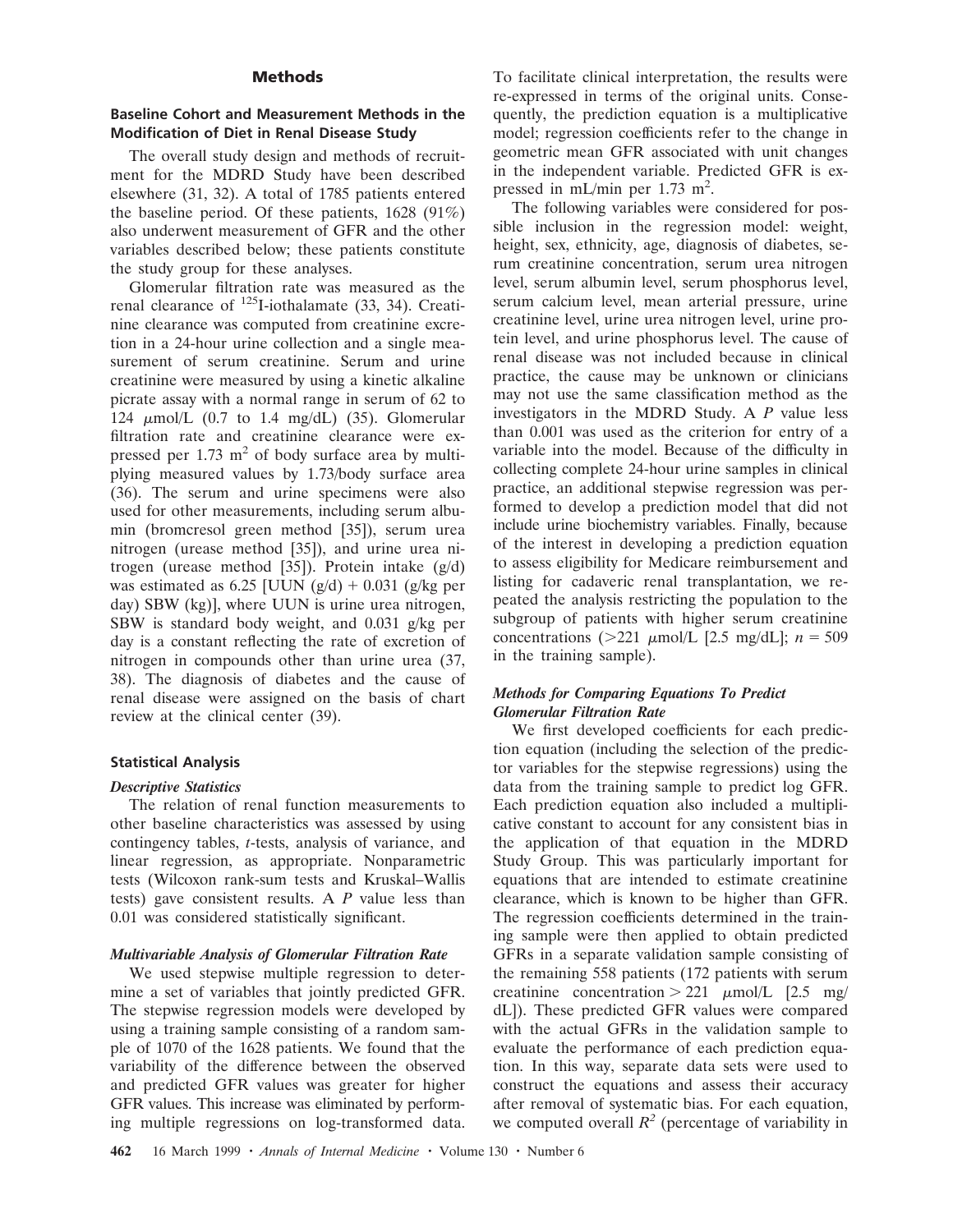| Table 1. Association of Renal Function with Demographic and Clinical Characteristics, Protein Intake, and Blood Pressure |  |  |
|--------------------------------------------------------------------------------------------------------------------------|--|--|
| in the Modification of Diet in Renal Disease Study Baseline Cohort*                                                      |  |  |

| Characteristic                          | <b>Glomerular Filtration Rate</b>             | Creatinine Clearance                                             | Serum Creatinine Concentration |
|-----------------------------------------|-----------------------------------------------|------------------------------------------------------------------|--------------------------------|
|                                         |                                               | $mL \cdot s^{-2} \cdot m^{-2}$ (mL/min per 1.73 m <sup>2</sup> ) |                                |
| Overall ( $n = 1628$ )                  | $0.38 \pm 0.20$ (39.8 $\pm$ 21.2)             | $0.47 \pm 0.24$ (48.6 $\pm$ 24.5)                                | $203 \pm 106 (2.3 \pm 1.2)$    |
| Sex                                     |                                               |                                                                  |                                |
| Male ( $n = 983$ )                      | $0.39 \pm 0.2$ (40.2 $\pm$ 20.4)              | $0.48 \pm 0.24$ (49.6 $\pm$ 24.8)                                | $212 \pm 106 (2.4 \pm 1.2)$ †  |
| Female ( $n = 645$ )                    | $0.38 \pm 0.21$ (39.1 $\pm$ 22.3)             | $0.45 \pm 0.23(47.0 \pm 23.9)$                                   | $177 \pm 97 (2.0 \pm 1.1)$     |
| Ethnicity                               |                                               |                                                                  |                                |
| Black ( $n = 197$ )                     | $0.42 \pm 0.21 (43.6 \pm 21.4)$ t             | $0.48 \pm 0.25$ (49.8 $\pm$ 25.4)                                | $212 \pm 115 (2.4 \pm 1.3)$    |
| White $(n = 1304)$                      | $0.38 \pm 0.2$ (39.2 $\pm$ 20.8)              | $0.47 \pm 0.23$ (48.3 $\pm$ 23.8)                                | $195 \pm 97 (2.2 \pm 1.1)$     |
| Age                                     |                                               |                                                                  |                                |
| ≤55 y (n = 947)                         | $0.4 \pm 0.22$ (41.5 $\pm$ 22.7) <sup>+</sup> | $0.49 \pm 0.25$ (50.4 $\pm$ 26.1) <sup>+</sup>                   | $203 \pm 106 (2.3 \pm 1.2)$    |
| $>55$ y (n = 681)                       | $0.36 \pm 0.18(37.4 \pm 18.7)$                | $0.44 \pm 0.21 (46.0 \pm 21.8)$                                  | $194 \pm 97 (2.2 \pm 1.1)$     |
| Diabetes status                         |                                               |                                                                  |                                |
| Diabetic $(n = 99)$                     | $0.38 \pm 0.22$ (39.3 $\pm$ 23.1)             | $0.46 \pm 0.25$ (47.6 $\pm$ 25.5)                                | $186 \pm 88$ (2.1 $\pm$ 1.0)   |
| Nondiabetic ( $n = 1529$ )              | $0.38 \pm 0.2$ (39.8 $\pm$ 21.1)              | $0.47 \pm 0.24$ (48.7 $\pm$ 24.4)                                | $203 \pm 106 (2.3 \pm 1.2)$    |
| Cause of renal disease                  |                                               |                                                                  |                                |
| Polycystic kidney disease ( $n = 364$ ) | $0.38 \pm 0.22$ (39.9 $\pm$ 22.5)             | $0.46 \pm 0.24$ (47.3 $\pm$ 24.6)                                | $203 \pm 115 (2.3 \pm 1.3)$    |
| Glomerular ( $n = 525$ )                | $0.37 \pm 0.2$ (38.6 $\pm$ 21.2)              | $0.47 \pm 0.25$ (48.9 $\pm$ 25.4)                                | $203 \pm 106 (2.3 \pm 1.2)$    |
| Tubulointerstitial ( $n = 121$ )        | $0.36 \pm 0.19$ (37.5 $\pm$ 19.2)             | $0.44 \pm 0.23$ (45.8 $\pm$ 24.2)                                | $186 \pm 80 (2.1 \pm 0.9)$     |
| Other or unknown ( $n = 618$ )          | $0.4 \pm 0.2$ (41.1 $\pm$ 20.7)               | $0.48 \pm 0.23$ (49.6 $\pm$ 23.6)                                | $194 \pm 97 (2.2 \pm 1.1)$     |
| Protein intake‡                         |                                               |                                                                  |                                |
| $<$ 0.85 g/kg per day ( $n = 480$ )     | $0.32 \pm 0.2$ (32.9 $\pm$ 19.6)              | $0.35 \pm 0.19$ (36.6 $\pm$ 19.8)                                | $230 \pm 124 (2.6 \pm 1.4)$    |
| 0.85-1.05 g/kg per day ( $n = 585$ )    | $0.37 \pm 0.18$ (38.6 $\pm$ 19.1)             | $0.45 \pm 0.2$ (47.0 $\pm$ 21.2)                                 | $203 \pm 106 (2.3 \pm 1.2)$    |
| $>1.05$ g/kg per day (n = 562)          | $0.45 \pm 0.22$ (46.8 $\pm$ 22.3)             | $0.58 \pm 0.25$ (60.5 $\pm$ 25.8)                                | $168 \pm 80 (1.9 \pm 0.9)$     |
| Mean arterial pressure§                 |                                               |                                                                  |                                |
| $<$ 98 mm Hg ( $n = 758$ )              | $0.4 \pm 0.22$ (41.0 $\pm$ 22.4)              | $0.48 \pm 0.24$ (49.7 $\pm$ 25.1)                                | $194 \pm 97 (2.2 \pm 1.1)$     |
| 98-107 mm Hg ( $n = 466$ )              | $0.38 \pm 0.19$ (39.3 $\pm$ 19.9)             | $0.47 \pm 0.24$ (49.2 $\pm$ 25.3)                                | $203 \pm 106 (2.3 \pm 1.2)$    |
| $>107$ mm Hg ( $n = 404$ )              | $0.37 \pm 0.19$ (38.0 $\pm$ 20.1)             | $0.44 \pm 0.21$ (45.8 $\pm$ 22.1)                                | $212 \pm 106 (2.4 \pm 1.2)$    |

\* Data are given as the mean ± SD and are moderately positively skewed so that mean is slightly higher than the median in each subgroup.

 $\pm$  Subgroup means differ from each other ( $P \le 0.01$ ).

‡ Protein intake was significantly correlated with glomerular filtration rate, creatinine clearance, and serum creatinine concentration (*P* , 0.01).

§ Mean arterial pressure was significantly correlated with serum creatinine concentration ( $P < 0.01$ ).

log GFR explained by the regression model) and the 50th, 75th, and 90th percentiles of the distribution of the percentage absolute difference between measured and predicted GFRs in the validation sample. The 50th percentiles indicate the typical size of the errors in prediction of GFR, and the 75th and 90th percentiles assess the sizes of the larger errors that occurred for each model.

#### *Development of Final Prediction Equations*

To improve the accuracy of the final MDRD Study prediction equations, the regression coefficients derived from the training sample were updated on the basis of data from all 1628 patients. As a result, the standard errors of the regression coefficients in the final MDRD Study prediction equations are slightly smaller than those derived from the training sample; thus, the accuracy of the final prediction equations may be slightly better (by about 0.1% to 0.2%) than their accuracy as assessed in the validation sample.

#### **Results**

### **Demographic and Clinical Characteristics**

The mean age ( $\pm$  SD) of the cohort was 50.6  $\pm$ 12.7 years. Sixty percent of patients were male, 88% were white, and 6% were diabetic. Causes of renal disease were glomerular disease (32%), polycystic kidney disease (22%), tubulointerstitial disease (7%), and other or unknown renal diseases (40%). Mean protein intake was  $0.99 \pm 0.24$  g/kg of body weight per day and mean arterial pressure was 99.4  $\pm$  12.2 mm Hg. Mean weight was 79.6  $\pm$  16.8 kg, body surface area was  $1.91 \pm 0.23$  m<sup>2</sup>, serum urea nitrogen concentration was  $11.4 \pm 5.7$  mmol/L  $[32 \pm 16 \text{ mg/dL}]$ , and serum albumin concentration was  $40.0 \pm 4.0$  g/L [4.0  $\pm$  0.4 g/dL], respectively.

# **Glomerular Filtration Rate, Creatinine Clearance, and Serum Creatinine Concentration**

Renal function measurements for the study group and for various subgroups are shown in **Table 1**. Mean GFR for the population was 0.38 mL $\cdot$  s<sup>-2</sup>.  $m^{-2}$  (39.8 mL/min per 1.73 m<sup>2</sup>), with lower values in patients with lower protein intake, white patients compared with black patients, and older patients ( $\geq$ 55 years) compared with younger patients (*P* < 0.01). The mean value of creatinine clearance was  $0.81 \text{ mL} \cdot \text{s}^{-2} \cdot \text{m}^{-2}$  (48.6 mL/min per 1.73 m<sup>2</sup>) and was lower in older patients and patients with lower protein intake ( $P \le 0.01$ ). The mean serum creatinine concentration was 203  $\mu$ mol/L (2.3 mg/dL) and was higher in men, patients with lower protein intake, and patients with higher mean arterial pressure ( $P \le 0.01$ ). **Figure 1** shows the well-known reciprocal relation of serum creatinine concentra-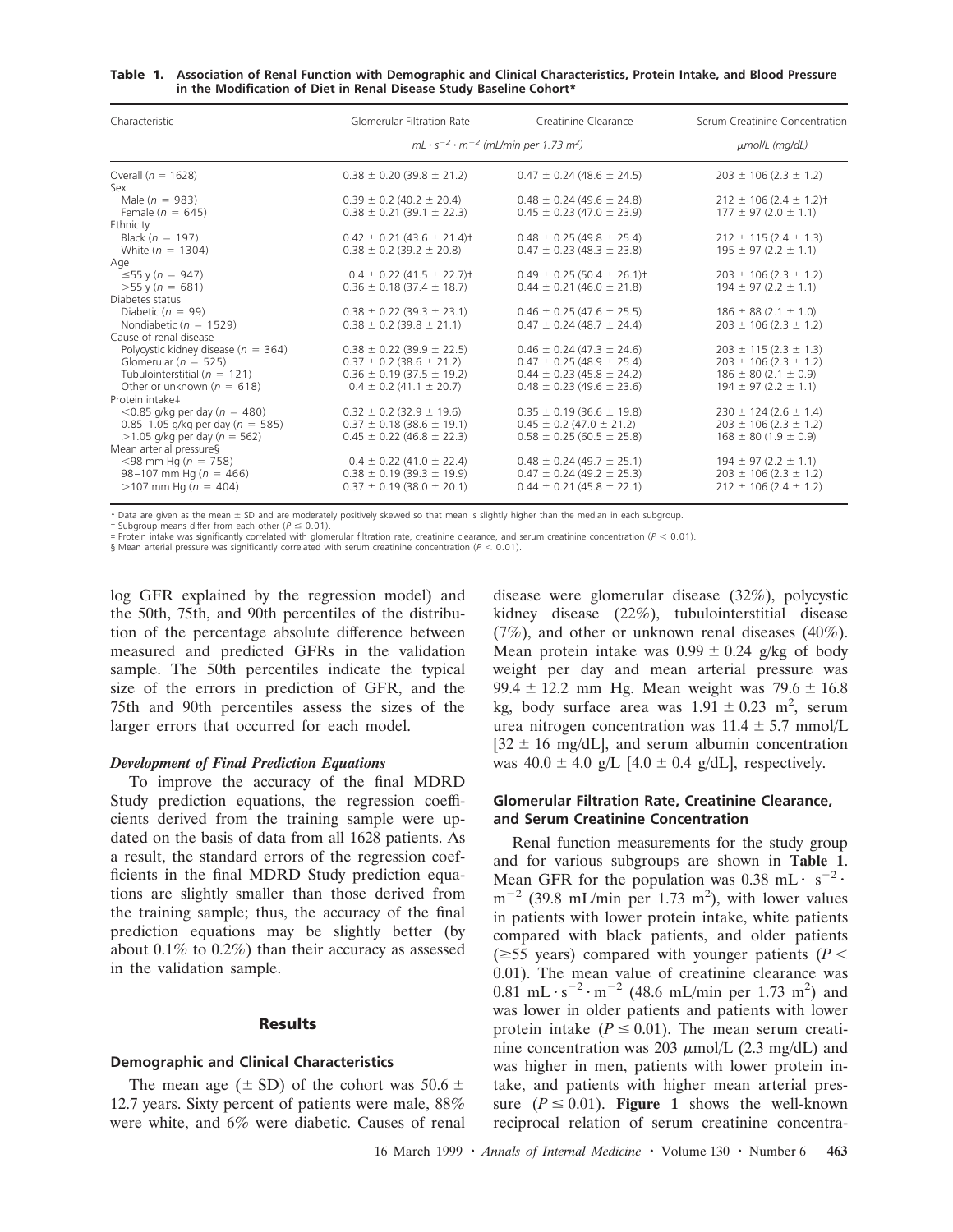

**Figure 1. Relation of serum creatinine concentration to measured glomerular filtration rate (***GFR***).** Each point represents the baseline measurement for one patient during the MDRD Study. Glomerular filtration rate<br>was measured as the renal clearance of <sup>125</sup>I-iothalamate. Serum creatinine concentration  $(P_{cr})$  was measured by using a kinetic alkaline picrate assay. Values are shown separately for men ( $n = 915$ ) and women ( $n = 586$ ) by ethnicity (white persons [*dashed lines and dots*] and black persons [*solid lines and circles*]). Regression lines were computed from the relation 1/P<sub>cr</sub> compared with GFR. Black men ( $n = 113$ ) have higher serum creatinine values than white men  $(n = 802)$   $(P < 0.001)$ ; black women  $(n = 84)$  have higher serum creatinine values than white women (*n* = 502) (*P* < 0.001). To<br>convert mL/min per 1.73 m<sup>2</sup> to mL·s<sup>-2</sup>·m<sup>-2</sup>, multiply by 0.00963. To convert mg/dL to  $\mu$ mol/L, multiply by 88.4.

tion to GFR for subgroups based on sex and ethnicity. At any given GFR, the serum creatinine concentration is significantly higher in men than in women and in black persons than in white persons  $(P < 0.001)$ .

# **Relation among Clearance Measurements and Prediction of Glomerular Filtration Rate from Transformations of Serum Creatinine Concentration**

The relations of GFR to creatinine and urea clearances are shown in **Figure 2**. Creatinine clearance usually exceeds GFR because of tubular secretion, whereas urea clearance is usually lower than GFR because of tubular reabsorption. The mean of creatinine and urea clearances provides a more accurate estimate of GFR. The relations of GFR to the reciprocal of serum creatinine ( $P_{cr}$ )  $\times$  100 (100/ $P_{cr}$ ) and creatinine clearance predicted by the Cockcroft– Gault equation are also shown in **Figure 2**. As did measured creatinine clearance, the Cockcroft–Gault equation yielded values that were higher than the actual values for GFR.

# **Prediction of Glomerular Filtration Rate from Multiple Regression Models Derived from the Modification of Diet in Renal Disease Study**

We developed equations to predict log GFR using stepwise regression applied to a randomly selected training sample of 1070 patients. We then validated the equations in the remaining 558 patients. Only variables with a *P* value less than 0.001 were included in the final models. In this section, we describe the final models on the basis of data from all 1628 patients. **Table 2** shows the variables in the final models. The prediction equations (equations 6 and 7) are shown in **Table 3**. As expected, predicted GFR does not systematically deviate from measured GFR (**Figure 3**), although a few values for measured GFR are below predicted values when GFR is normal or high.

As in the Cockcroft–Gault equation, the reciprocal of serum creatinine concentration is included in both models. The reciprocal of serum urea nitrogen concentration was also an independent predictor of GFR; this probably reflects the relation between GFR and urea clearance. Both urea and creatinine undergo glomerular filtration but are handled differently by the renal tubules; thus, it is not surprising that the serum levels of urea nitrogen and creatinine, although both are related to the level of GFR, would vary independently.

Older age and female sex were independent predictors of lower GFR, presumably reflecting the well-known relations of age and sex to muscle mass (40). Lower muscle mass, as observed in older persons and in women, causes lower urine creatinine excretion and, therefore, lower serum creatinine concentration at any GFR. Body size is also associated with urine creatinine excretion. However, because equations from the MDRD Study predict GFR adjusted for body surface area, neither height nor weight was an independent predictor of adjusted GFR. Black ethnicity was an independent predictor of higher GFR. Previous studies have shown that on average, black persons have greater muscle mass than white persons (41–43). In other analyses, we found that black ethnicity was an independent predictor of higher urine creatinine excretion (data not shown).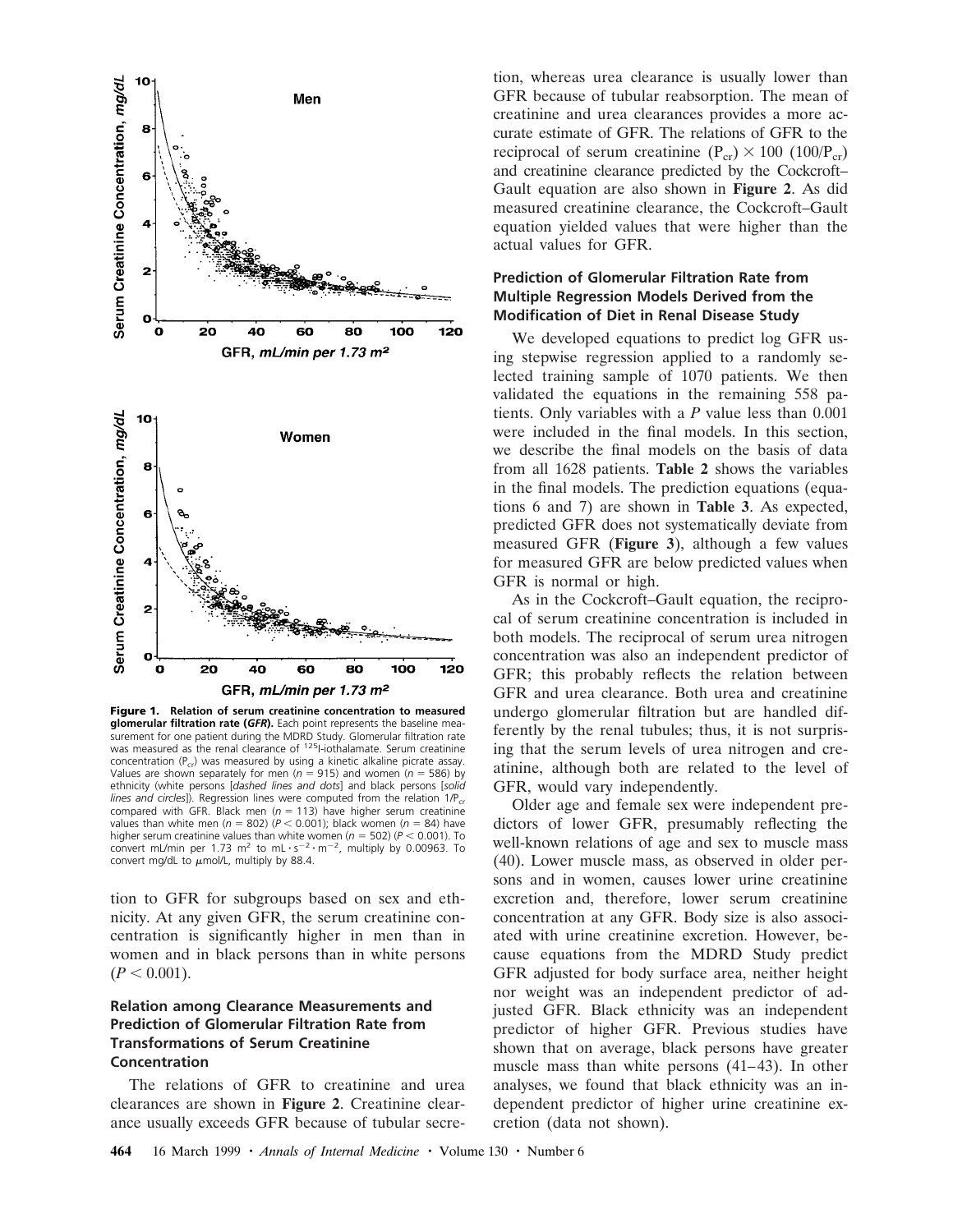

**Figure 2.** Relation of measured creatinine and urea clearances and transformations of serum creatinine concentration (P<sub>cr</sub>) to measured **glomerular filtration rate (GFR).** Each point represents the baseline measurement during the Modification of Diet in Renal Disease Study (n = 1628).<br>Correlations are shown for GFR, measured as the renal clearance of <sup>125</sup> **C.** The mean of creatinine and urea clearances. **D.** Reciprocal of serum creatinine, 3100. **E.** Creatinine clearance estimated by the Cockcroft–Gault formula:  $C_{\rm cr}$  = [(140 – age)  $\times$  weight]/(P<sub>cr</sub>  $\times$  72) for men or C<sub>cr</sub> = [(140 – age) – weight]/(P<sub>cr</sub>  $\times$  85) for women, where C<sub>cr</sub> is creatinine clearance and is given in mL/min, P<sub>cr</sub> is serum creatinine concentration and is given in mg/dL, age is given in years, and weight is given in kg. Estimated creatinine clearance was then adjusted for body surface area and expressed per 1.73 m<sup>2</sup>. To convert mL/min to mL/s, multiply by 0.01667; to convert mL/min per 1.73 m<sup>2</sup> to mL·s<sup>-2</sup>·m<sup>-2</sup>, multiply by 0.00963; to convert mg/dL to  $\mu$ mol/L, multiply by 88.4.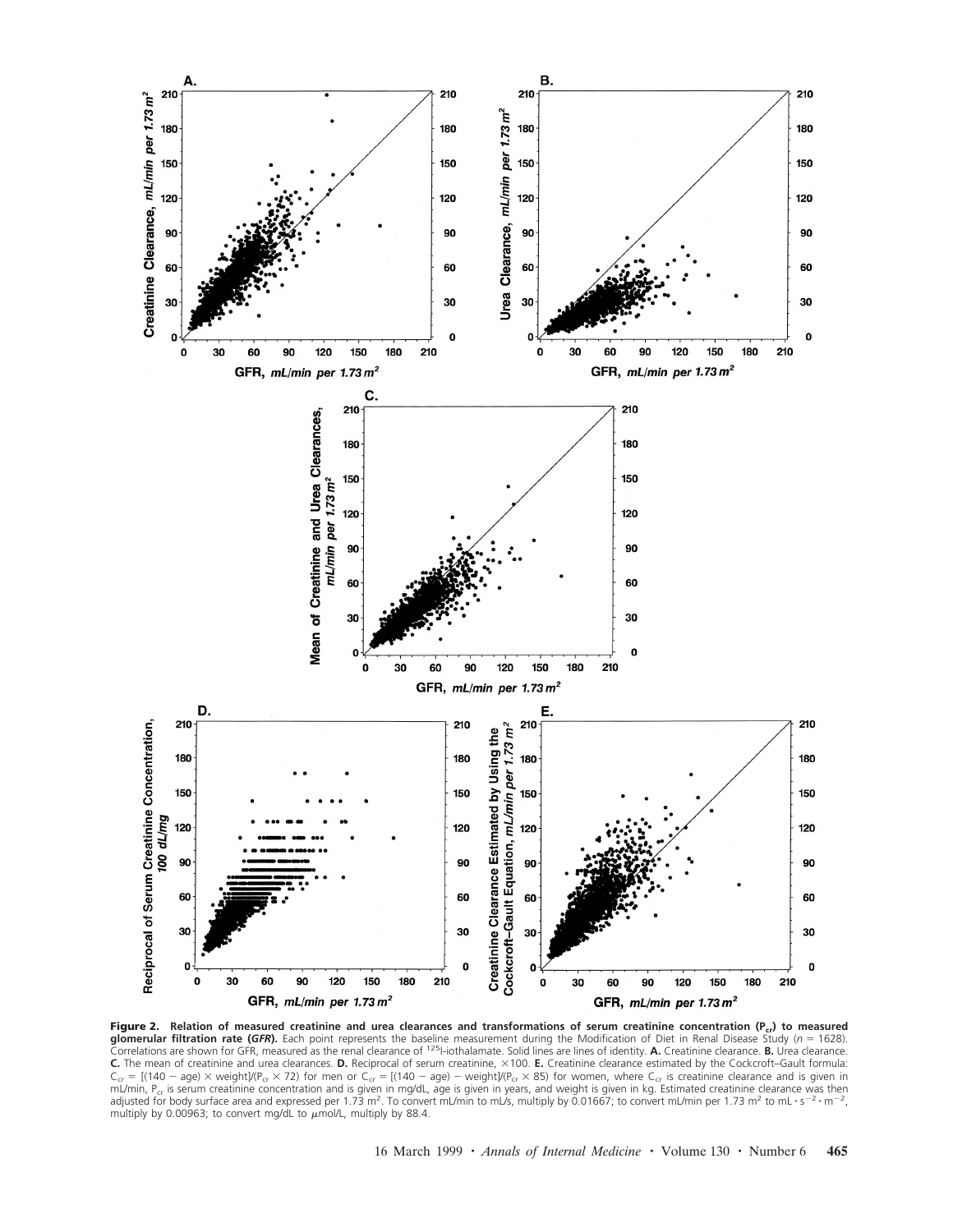| Variable                          |                                                                              | Change in GFR per 10% Change in Variable<br>(95% CI)                      | Multiplication Factor for GFR<br>(95% CI)                                    |                                                                           |
|-----------------------------------|------------------------------------------------------------------------------|---------------------------------------------------------------------------|------------------------------------------------------------------------------|---------------------------------------------------------------------------|
|                                   | Model Based on<br>Demographic, Serum,<br>and Urine Variables<br>(Equation 6) | Model Based on<br>Demographic and<br>Serum Variables Only<br>(Equation 7) | Model Based on<br>Demographic, Serum,<br>and Urine Variables<br>(Equation 6) | Model Based on<br>Demographic and<br>Serum Variables Only<br>(Equation 7) |
|                                   |                                                                              | $\%$                                                                      |                                                                              |                                                                           |
| Continuous                        |                                                                              |                                                                           |                                                                              |                                                                           |
| Serum creatinine concentration    | $-7.8$ ( $-8.2$ to $-7.5$ )                                                  | $-9.1(-9.4$ to $-8.8$ )                                                   |                                                                              |                                                                           |
| Age                               | $-1.6$ ( $-1.9$ to $-1.3$ )                                                  | $-1.7$ (-2.0 to $-1.4$ )                                                  |                                                                              |                                                                           |
| Serum urea nitrogen concentration | $-2.7$ ( $-3.1$ to $-2.4$ )                                                  | $-1.6$ ( $-1.9$ to $-1.3$ )                                               |                                                                              |                                                                           |
| Urine urea nitrogen concentration | $2.4(2.1 \text{ to } 2.7)$                                                   |                                                                           |                                                                              |                                                                           |
| Serum albumin concentration       |                                                                              | $3.1$ (2.1 to 4.0)                                                        |                                                                              |                                                                           |
| <b>Dichotomous</b>                |                                                                              |                                                                           |                                                                              |                                                                           |
| Sex (female)                      |                                                                              |                                                                           | 0.82 (0.80 to 0.84)                                                          | 0.76 (0.75 to 0.78)                                                       |
| Ethnicity (black)                 |                                                                              |                                                                           | 1.18 (1.15 to 1.21)                                                          | 1.18 (1.15 to 1.21)                                                       |

#### **Table 2. Multiple Regression Models To Predict Glomerular Filtration Rate (mL/min per 1.73 m2 ) from Serum Creatinine Concentration\***

\* GFR = glomerular filtration rate;  $P < 0.001$  for all variables.

In equation 6 (the model including urine biochemistry variables), lower urine urea nitrogen excretion was also an independent predictor of lower GFR, which could reflect the association of lower protein intake with lower GFR. In the randomized cohort of the MDRD Study, we previously showed that lower protein intake causes a reduction in GFR (44, 45). Alternatively, the relation between GFR and urine urea nitrogen that we saw in the baseline cohort may reflect a spontaneous reduction in protein intake that occurs as renal function declines in chronic renal disease. In equation 7 (the model excluding urine biochemistry values), serum albumin concentration seems to substitute for urine urea nitrogen concentration with little loss of accuracy; this may also reflect protein intake.

A diagnosis of diabetes was not an independent predictor of GFR. Some authors have suggested that the relation between serum creatinine concen-

**Table 3. Comparison of Equations To Predict Glomerular Filtration Rate (mL/min per 1.73 m2 ) from Serum Creatinine Concentration\***

| Equation 1: Serum creatinine                                                                                                                  |
|-----------------------------------------------------------------------------------------------------------------------------------------------|
| GFR = $0.69 \times [100/P_{cr}]$                                                                                                              |
| Equation 2: Cockcroft-Gault formula                                                                                                           |
| $GFR = 0.84 \times$ [Cockcroft-Gault formula]                                                                                                 |
| Equation 3: Creatinine clearance                                                                                                              |
| GFR = $0.81 \times [C_{cr}]$                                                                                                                  |
| Equation 4: Average of creatinine and urea clearance                                                                                          |
| GFR = $1.11 \times [(C_{cr} + C_{tree})/2]$                                                                                                   |
| Equation 5: Creatinine clearance, urea clearance, and demographic variables                                                                   |
| GFR = 1.04 $\times$ [C <sub>cc</sub> ] <sup>+0.751</sup> $\times$ [C <sub>urea</sub> ] <sup>+0.226</sup> $\times$ [1.109 if patient is black] |
| Equation 6: Demographic, serum, and urine variables                                                                                           |
| GFR = 198 $\times$ [P <sub>cc</sub> ] <sup>-0.858</sup> $\times$ [Age] <sup>-0.167</sup> $\times$ [0.822 if patient is                        |
| female] $\times$ [1.178 if patient is black] $\times$ [SUN] <sup>-0.293</sup> $\times$ [UUN] <sup>+0.249</sup>                                |
| Equation 7: Demographic and serum variables only                                                                                              |
| GFR = 170 $\times$ $[$ P <sub>cs</sub> $]$ <sup>-0.999</sup> $\times$ [Age] <sup>-0.176</sup> $\times$ [0.762 if patient is                   |
| female] $\times$ [1.180 if patient is black] $\times$ [SUN] <sup>-0.170</sup> $\times$ [Alb] <sup>+0.318</sup>                                |
|                                                                                                                                               |

<sup>\*</sup> Cockcroft–Gault formula and creatinine clearance are adjusted for body surface area. Age, sex, and weight each had a P value > 0.75; none of them entered equation 5.<br>Alb = serum albumin concentration (g/dL); C<sub>er</sub> = creatinine clearance (mL/min per 1.73<br>m<sup>2</sup>); C<sub>urea</sub> = urea clearance (mL/min per 1.73 m<sup>2</sup> tion (mg/dL); SUN = serum urea nitrogen concentration (mg/dL); UUN = urine urea nitrogen concentration (g/d).

tration and GFR differs between diabetic and nondiabetic patients. In other analyses (data not shown), a term for diabetes forced into the multivariable model (equation 7) was nonsignificant  $(P = 0.19)$ .

For both multiple regression models, serum creatinine concentration was the most important predictor variable. Variability in serum creatinine concentration accounted for 80.4% of the variability in GFR  $(R^2)$ , data not shown). **Table 2** shows the expected changes in mean GFR for 10% changes in continuous variables (serum creatinine level, age, serum urea nitrogen level, urine urea nitrogen level, and serum albumin level). For example, a 10% increase in serum creatinine was associated with a 7.8% and 9.1% decrease in mean GFR, respectively, in both multiple regression models (equations 6 and 7), assuming no change in the remaining variables. **Table 2** lists multiplication factors for dichotomous variables (sex and ethnicity). For example, in both models, black ethnicity was associated with a multiplication factor of 1.18, indicating that the expected mean GFR is 18% higher for black persons than for white persons when the same values are assumed for the other predictor variables.

#### **Comparison of Prediction Equations**

We compared the seven equations (**Table 3**) for their performance in predicting log GFR in the validation sample (**Figure 4**). The maximal  $R^2$  value  $(91.2\%)$  was associated with the multiple regression model that included urine biochemistry variables (equation 6). The multiple regression model derived from only demographic and serum biochemistry values (equation 7) was only slightly less precise  $(R^2 = 90.3\%)$ . The differences in  $R^2$  among the equations may seem small, but the accuracy of equations 6 and 7 compared with equation 1 reflects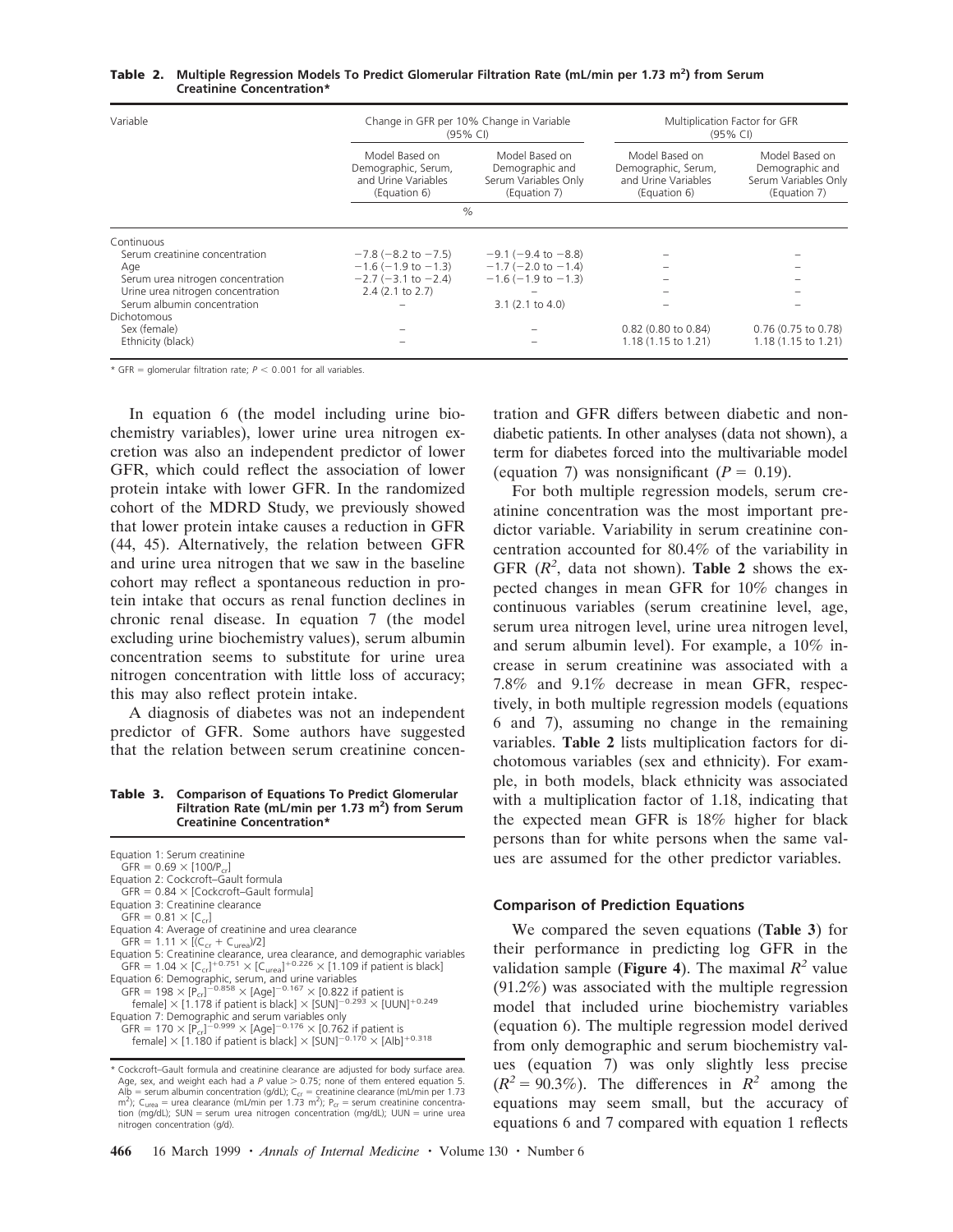a reduction in unexplained variance  $(1 - R^2)$  by more than half (from 19.6% to a range of 8.8% to 9.7%).

The improvement in performance can also be shown by comparing the percentage absolute differences between the predicted and measured GFR values for each equation (**Figure 4**). A lower percentage absolute difference indicates a more narrow distribution of predicted GFR values, which reflects a more accurate estimate of measured GFR. The multiple regression models (equations 6 and 7) were the most accurate, especially for the 75th and 90th percentiles of the percentage absolute differences. Of note, equation 7, which does not require urine collection, provided a more precise estimate of GFR than the measured creatinine clearance (equation 3) or the equations based on measured creatinine and urea clearances (equations 5 and 6).

Each of the alternative prediction equations in **Table 3** included a multiplication factor derived from the training sample to correct for bias before comparisons with the MDRD Study prediction equations. For example, creatinine clearance predicted by the Cockcroft–Gault equation overestimated measured GFR by 16%. In clinical practice, such bias adjustments are not usually made. Thus, in clinical settings, the difference in performance among the equations from the MDRD Study and the alternative methods can be expected to be greater than that suggested by **Figure 4**. Without adjustments for bias, the median absolute errors (and the median percentage absolute errors) for the Cockcroft–Gault equation and equation 7 (from the MDRD Study) were 6.8 mL/min per 1.73 m<sup>2</sup>  $(19.8\%)$  and 3.8 mL/min per 1.73 m<sup>2</sup> (11.5%), respectively. The 75th percentile of the percentage absolute errors was 12.2 mL/min per 1.73 m<sup>2</sup> (33.5%) for the Cockcroft–Gault equation and 6.9 mL/min per 1.73 m<sup>2</sup> (19.8%) for equation 7. The 90th percentile of the percentage absolute errors was 19.1 mL/min per 1.73 m<sup>2</sup> (47.5%) for the Cockcroft– Gault equation and 12.9 mL/min per 1.73 m<sup>2</sup>  $(28.4\%)$  for equation 7.

# **Comparison of Prediction Equations in Patients with Higher Serum Creatinine Concentrations**

In the subgroup of patients with serum creatinine concentrations greater than 221  $\mu$ mol/L (2.5 mg/ dL), the median percentage absolute differences in the validation sample between measured GFR and GFR predicted from equations 6 and 7 were similar to results obtained with data from the full study group (**Figure 4**). Values for *R2* were not computed for the subgroup because of the smaller range of GFR. We also compared the MDRD Study prediction equations to the three prediction equations reported by Walser and coworkers (22), which were derived from patients with higher concentrations of



**Figure 3. Relation of predicted glomerular filtration rate (***GFR***) to measured GFR.** Each point represents the baseline measurement during the Modification of Diet in Renal Disease (MDRD) Study  $(n = 1628)$ . **Top.** Glomerular filtration rate predicted by using MDRD Study equation 6. **Bottom.** Glomerular filtration rate predicted by using MDRD Study equation 7. Solid lines are lines of identity. To convert  $mL/min$  per 1.73  $m<sup>2</sup>$  to mL $\cdot$ s<sup>-2</sup> $\cdot$  m<sup>-2</sup>, multiply by 0.00963.

serum creatinine ( $\geq$ 177  $\mu$ mol/L [2.0 mg/dL]) who underwent repeated measurement of GFR by renal clearance of  $\frac{99m}{c}$ -diethylenetriamine pentaacetic acid. The absolute differences between predicted and measured GFR were consistently higher for the Walser equations than for the MDRD Study equations (14.2% to 16.7% for the median percentage absolute error, 25.7% to 25.9% for the 75th percentile of the absolute error, and 35.5% to 41.3% for the 90th percentile of the absolute error).

#### **Discussion**

The systematic evaluation of many patients with chronic renal disease during the baseline period of the MDRD Study allowed us to evaluate the relation of serum creatinine concentration to GFR. Using this large database and multiple regression analy-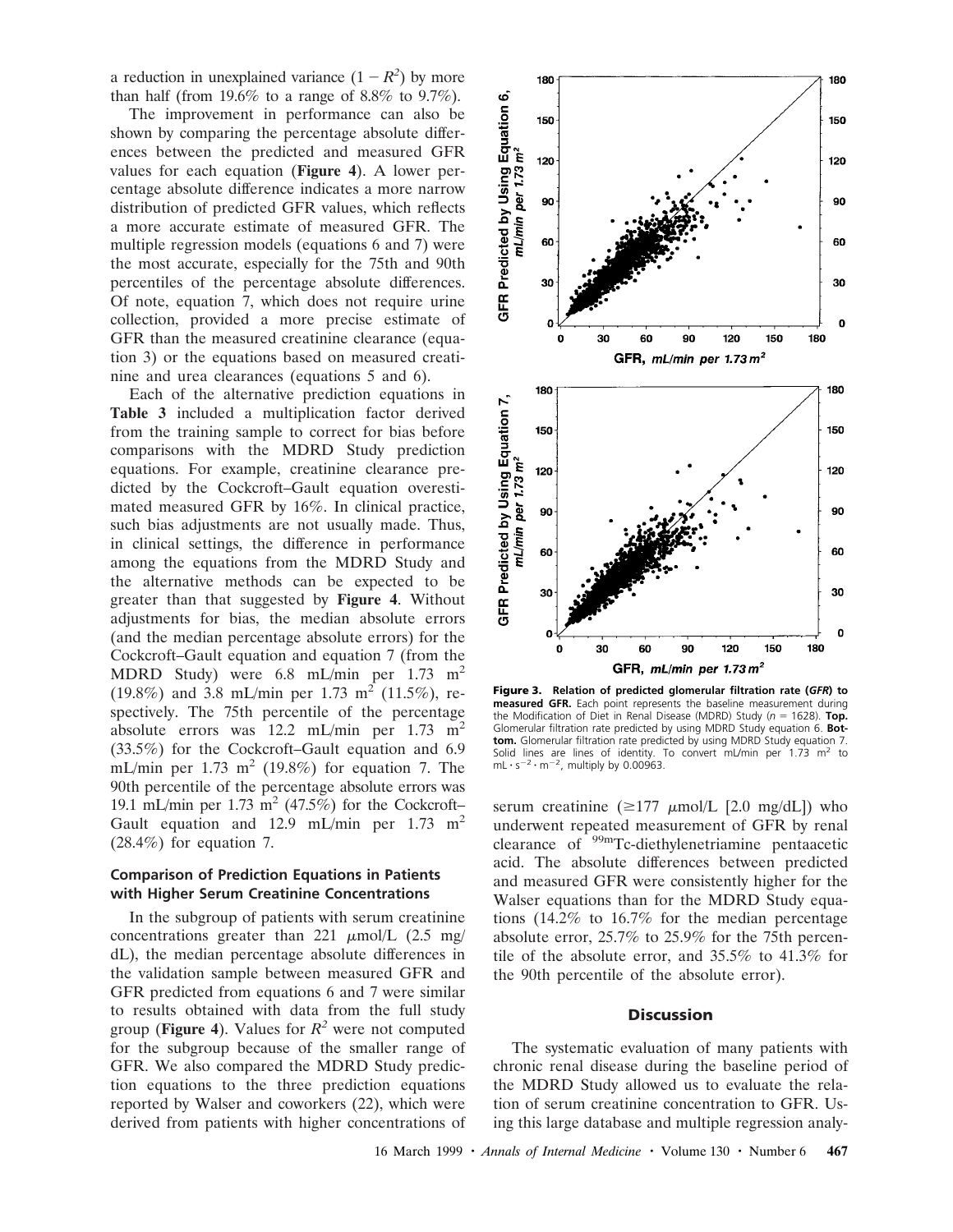

**Figure 4. Comparison of equations to predict glomerular filtration rate (***GFR***).** The values of *R<sup>2</sup>* indicate the percentage of variance of log GFR accounted for in the validation sample ( $n = 558$ ) by equations derived from the training sample ( $n = 1070$ ). The values of  $1 - R^2$  indicate the percentage of variance in log GFR that is unexplained by each equation.  $C_{cr}$  = creatinine clearance;  $C_{\text{area}}$  = urea clearance;  $P_{\text{cr}}$  = serum creatinine concentration.

ses, we developed equations for predicting GFR from the serum creatinine concentration and compared them with other equations. The equations based on measured or estimated creatinine clearance systematically overestimated GFR. Even after adjustment to correct for these systematic errors, variability in predicted GFR compared with measured GFR was lowest in the regression equations developed from the MDRD Study database  $(R^2 =$ 91.2% for equations 6 and 90.3% for equation 7) (**Table 3**). Furthermore, accuracy was maintained even when the validation sample was restricted to patients with higher concentrations of serum creatinine ( $\geq$ 221  $\mu$ mol/L [2.5 mg/dL]). Therefore, the MDRD Study prediction equations seem to be more accurate (they demonstrate less bias and greater precision) in predicting GFR than measured creatinine clearance or other commonly used equations.

Factors associated with creatinine excretion, such as age, sex, and ethnicity, are included in the equations from the MDRD Study and contribute to their accuracy. However, equations 6 and 7 do not include urine creatinine excretion and both equations provide a more accurate estimate of GFR than does measured creatinine clearance. Eliminating 24-hour urine collections for the clinical estimation of renal function (equation 7) would simplify the procedures used in most general medicine, geriatric, oncology, and nephrology practices.

Inaccurate estimation of the level of renal function can lead to failure to identify the onset of renal insufficiency and end-stage renal disease and to errors in the prescribed dosage of drugs for patients with chronic renal disease. **Table 4** gives examples of creatinine clearance predicted from the Cockcroft–Gault equation and GFR predicted from the MDRD Study equation (equation 7) for hypothetical patients with varying serum creatinine concentrations and other characteristics. These examples demonstrate the wide range of values of renal function predicted in patients with the same value for serum creatinine (124 or 354  $\mu$ mol/L [1.4 or 4.0] mg/dL]). Most important, these examples show that the predicted level of renal function is lower, especially in older persons and in women, than might have been anticipated from inspection of the serum creatinine alone, as is usually done in clinical practice. Patients with a serum creatinine concentration of 124  $\mu$ mol/L (1.4 mg/dL), a value within the normal range in many clinical laboratories, would have renal insufficiency, as defined by serum creatinine concentration, creatinine clearance, or GFR less than two standard deviations below the normal range. Patients with a serum creatinine concentration of 354  $\mu$ mol/L (4.0 mg/dL) would be approaching end-stage renal disease, as defined by a GFR less than 0.0963  $mL \cdot s^{-2}$  m<sup>-2</sup> (10 mL/min per 1.73 m<sup>2</sup>). These examples emphasize the importance of routinely using an equation to estimate the level of renal function.

The MDRD Study prediction equation (equation 7), which could be easily implemented in clinical practice, has several advantages over other equations. Equation 7 predicts GFR rather than creatinine clearance; uses a validated method for measuring GFR (renal clearance of  $^{125}$ I-iothalamate) (33, 34); uses the method for measuring serum creatinine (the kinetic alkaline picrate reaction) that has been most widely accepted in U.S. clinical laboratories (46); has been validated in a cohort of patients (the validation sample) that differed from the cohort used to derive it (the training sample); predicts GFR over a wide range of values and can therefore be used for various purposes (including adjusting the doses of medications excreted by glomerular filtration, identifying renal insufficiency, assessing the progression of renal disease, and detecting the onset of end-stage renal disease); seems to be more accurate than the other equations tested; does not require collection of a timed urine sample or measurement of height and weight; includes a term for ethnicity (which is important because chronic renal disease is more prevalent among black persons); and does not require knowledge of the cause of renal disease. In addition, the required demographic data are readily available, and the measurements of urea nitrogen and albumin can be obtained from the same serum sample used for measurement of creatinine. The predicted GFR could be computed and reported by the clinical laboratory that receives the blood sample and patient demographic data.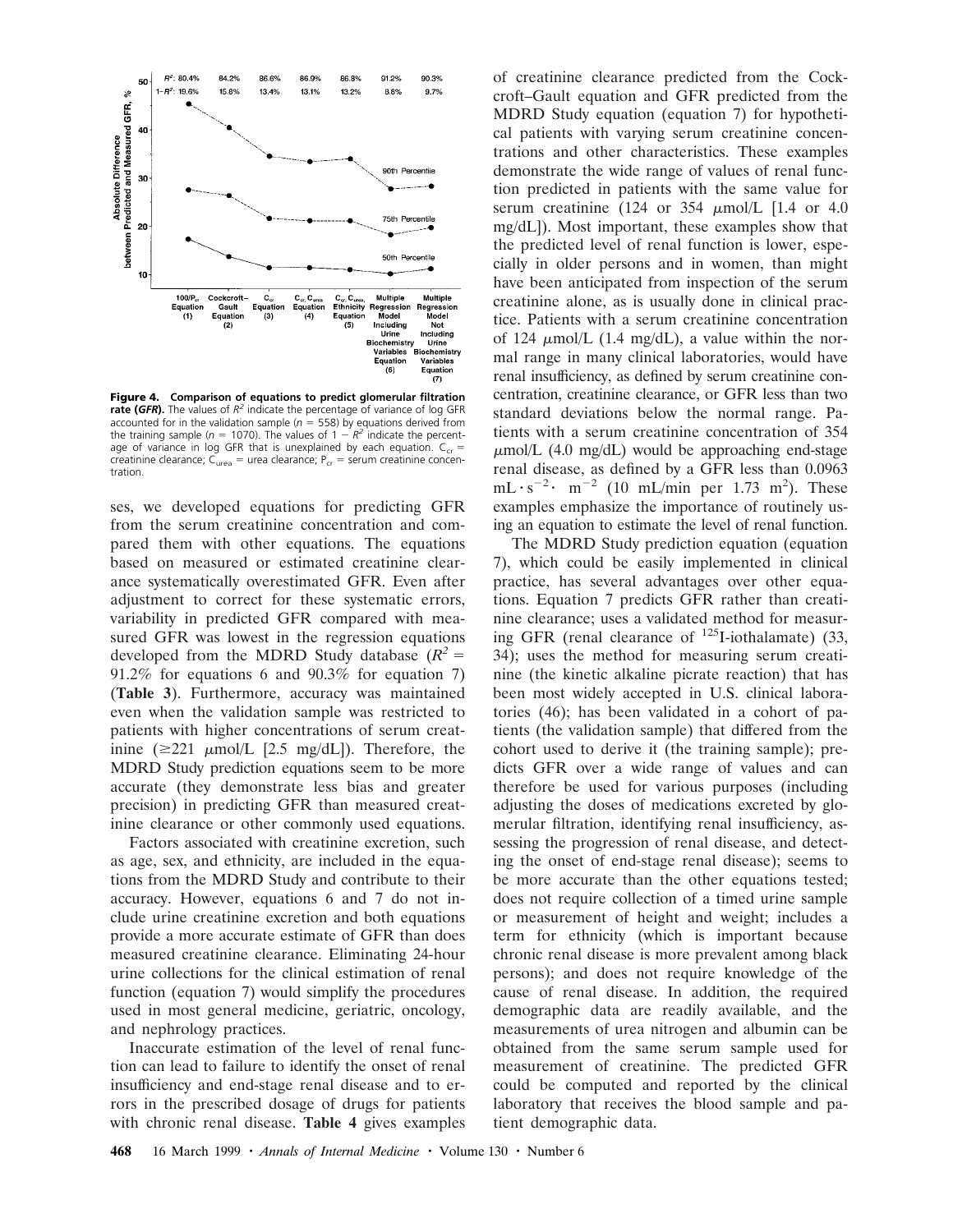However, there are disadvantages to using the MDRD Study prediction equation. First, the validation sample was drawn from the same population as the training sample. Thus, the performance of the MDRD Study equation in populations with different distributions of patient characteristics may not be the same as the performance seen in the MDRD Study validation sample. However, the MDRD Study prediction equation performed consistently well in each of the patient subgroups indicated in **Table 1** (data not shown), suggesting that it may perform relatively well in populations with different proportions of patients in these particular subgroups.

Second, the prediction equation has not been tested in all subgroups. For example, persons without renal disease, persons with type 1 diabetes, and persons with type 2 diabetes who receive insulin, children (persons  $\leq 18$  years of age), elderly persons (persons  $> 70$  years of age), pregnant women, patients with serious comorbid conditions, and renal transplant recipients were not eligible for entry into the MDRD Study during the baseline period. In addition, the prediction equation has been tested in relatively few black persons  $(n = 197; 12\%)$  and persons with type 2 diabetes who are not receiving insulin  $(n = 99 \mid 6\%)$ . It has not been tested in patients with extreme values for serum albumin concentration. Reduction in serum albumin concentration may be caused by factors other than reduction in dietary protein intake, such as major surgery, liver disease, systemic inflammatory disease, malignant conditions, or severe cases of the nephrotic syndrome. However, to our knowledge, no other prediction equation has been tested in such a large number of patients with diverse characteristics and diverse causes of chronic renal disease. Studies in different populations would help establish further usefulness of the MDRD Study prediction equation.

Third, determination of the correct drug dosage may require computation of GFR that is not adjusted for body surface area (mL/min). Unadjusted GFR can be computed by multiplying the value of predicted GFR by the term body surface area/1.73  $m<sup>2</sup>$  without loss of accuracy. Fourth, as with all prediction equations based on serum creatinine concentration, the MDRD Study prediction equation is inaccurate for patients not in a steady state of creatinine balance (such as patients with acute renal failure). The equation is also inaccurate for patients in whom drugs or medical conditions interfere with creatinine secretion (for example, cimetidine or trimethoprim therapy) or creatinine assay (for example, diabetic ketoacidosis or administration of certain cephalosporins). In these circumstances, accurate assessment of GFR requires clearance measurements.

In principle, the MDRD Study prediction equation could also be used to assess the level of renal

#### **Table 4. Examples of Estimating Renal Function from Serum Creatinine by Using the Cockcroft–Gault Equation and Modification of Diet in Renal Disease Study Prediction Equation\***

| $P_{cr}$ | Age | Sex    | Ethnicity | Predicted<br>$C_{cr}$ † | Predicted GFR‡       |
|----------|-----|--------|-----------|-------------------------|----------------------|
| mg/dL    | y   |        |           | mL/min                  | mL/min per 1.73 $m2$ |
| 1.4      | 45  | Male   | White     | 71                      | 58                   |
| 1.4      | 45  | Male   | Black     | 71                      | 68                   |
| 1.4      | 45  | Female | White     | 52                      | 44                   |
| 1.4      | 45  | Female | Black     | 52                      | 52                   |
| 1.4      | 70  | Male   | White     | 52                      | 54                   |
| 1.4      | 70  | Male   | Black     | 52                      | 63                   |
| 1.4      | 70  | Female | White     | 38                      | 41                   |
| 1.4      | 70  | Female | Black     | 38                      | 48                   |
| 4.0      | 45  | Male   | White     | 25                      | 17                   |
| 4.0      | 45  | Male   | Black     | 25                      | 20                   |
| 4.0      | 45  | Female | White     | 18                      | 13                   |
| 4.0      | 45  | Female | Black     | 18                      | 15                   |
| 4.0      | 70  | Male   | White     | 18                      | 15                   |
| 4.0      | 70  | Male   | Black     | 18                      | 18                   |
| 4.0      | 70  | Female | White     | 13                      | 12                   |
| 4.0      | 70  | Female | Black     | 13                      | 14                   |

\*  $C_{cr}$  = creatinine clearance; GFR = glomerular filtration rate; P<sub>cr</sub> = serum creatinine concentration.

† Determined by using the Cockcroft–Gault formula, assuming body weight of 75 kg in men and 65 kg in women. Predicted C<sub>cr</sub> is multiplied by 0.85 in women. The normal<br>mean value for C<sub>cr</sub> is 140 and 125 mL/min per 1.73 m<sup>2</sup> in young men and young women, respectively. The normal standard deviation is approximately 20 mL/min per<br>1.7.3 m<sup>2</sup>. To convert mL/min to mL/s, multiply by 0.01667.<br>1. Determined by using Modification of Diet in Renal Disease Study equation 7, a

1) serum urea nitrogen concentration of 20 mg/dL and serum albumin concentration of 4.0 mg/dL when serum creatinine concentration is 1.4 mg/dL and 2) serum urea concentration of 50 mg/dL and serum albumin concentration of 3.5 mg/dL when serum creatinine concentration is 4.0 mg/dL. The normal mean value for GFR (insulin clearance) is 130 and 120 mL/min per 1.73 m<sup>2</sup> in young men and young women, respectively. The normal standard deviation is approximately 20 mL/min per 1.73 m<sup>2</sup>.<br>To convert mL/min per 1.73 m<sup>2</sup> to mL · s<sup>-2</sup> · m<sup>-2</sup>, multiply by 0.00963.

function in clinical research studies. In particular, we and others (44) have shown that the serum creatinine concentration can be misleading when used to judge the efficacy of therapies designed to slow the progression of chronic renal disease, especially dietary protein restriction. Whether assessment of changes in predicted GFR would be more useful than measurements of changes in serum creatinine concentration has not been evaluated.

In summary, we have developed a new equation (**Table 3**, equation 7) to predict GFR that uses serum creatinine concentration, demographic characteristics (age, sex, and ethnicity), and other serum measurements (urea nitrogen and albumin concentrations) and is more accurate than other widely used prediction equations. The process of computing and reporting GFR that is predicted from serum creatinine concentrations could be implemented in clinical laboratories by routinely requesting patient demographic data and by measuring serum urea nitrogen and serum albumin levels in addition to serum creatinine levels. We recommend routinely using the MDRD Study prediction equation to predict GFR from serum creatinine concentration.

*Note Added in Proof:* Since submission of the manuscript, additional studies have been performed that